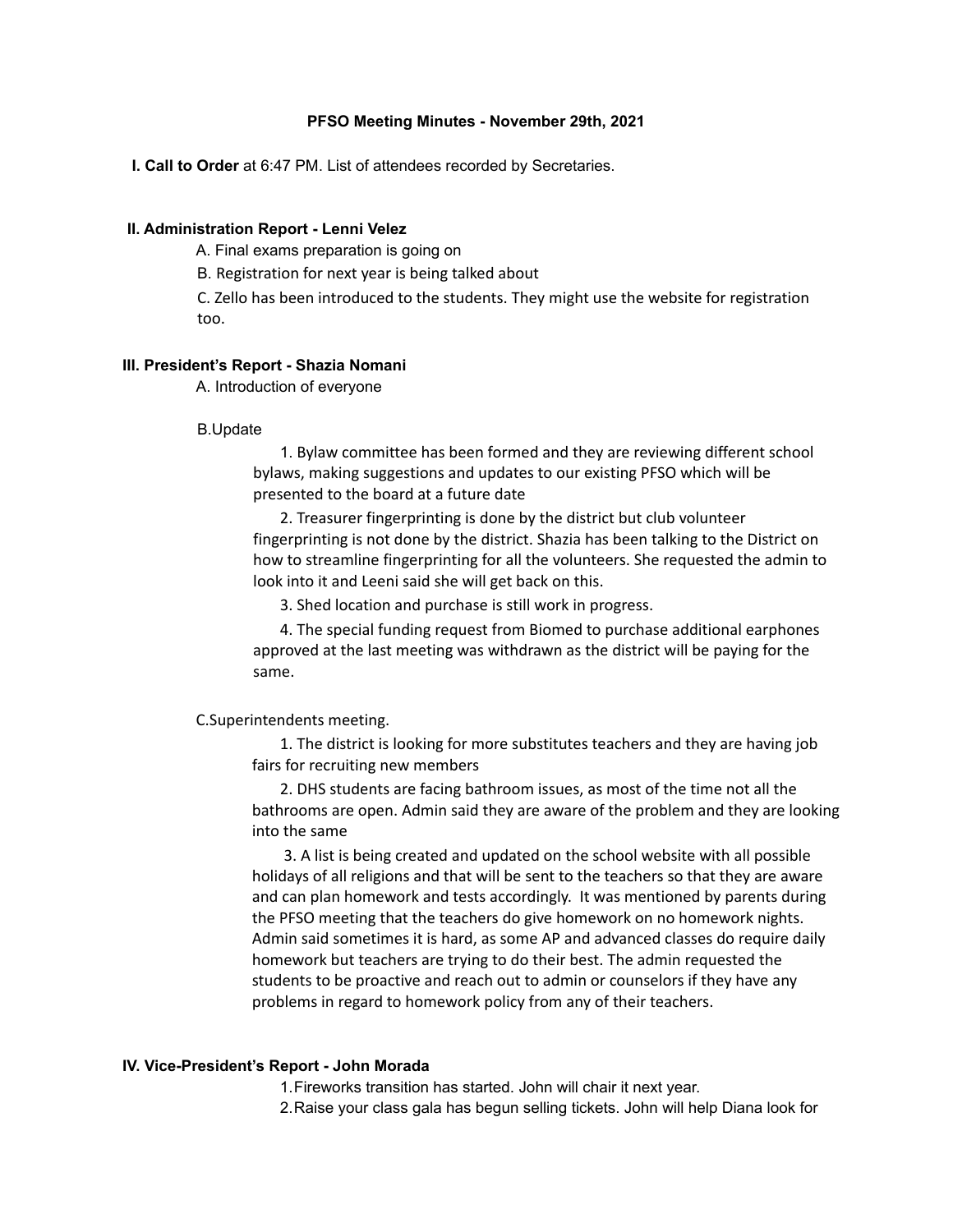sponsorship.

3. John will also be collaborating with different class reps in regard to fundraisers.

## **V. Secretary's Report - Ellen Ladouceur and Samriti Singh**

A. **M0112901-** October minutes were approved by all. ( Ellen made a motion, Diana seconds it ) No Nays or abstain.

# **VI. Treasurer's Report/Financial Update - Christy Li & Linda Lu**

A. All classes were sent the reports before the meeting

B. Preparing documentation for this year's tax. Extension was filed this year due to delay in reports by future fund, amazon smile and Banbora. Taxes will be done by mid December. C. Linda and Christy shared the financial report for the month.

D.Bambora reports are being printed.

# **VII. ASB-Michael D'Ambrosio / Leadership Students**

A. Finals prep is going on and spirit week will happen before the finals week.

B. The magazine will be coming out soon.

C. Prep to pass will be offered to the students.

D. Tree lighting ceremony will be held on campus on December 1st. There will be music, speeches and band performances. The color of the tree lights are red and blue.

## **VIII. Class Reports -**

**A. 2022-**.Senior activities will open up in Jan. Winter wonderland boutique will be on December 11th.Families are allowed to come and buy gifts from the gift shops.

**B. 2023-** Movie fundraiser is still going on.

**C. 2024-** Shoe fundraiser went on well. They earned around \$200. Next fundraiser is Dine and donate for the whole month in Falafel village.\$24 for every 24th is still going on. Farm fresh fundraiser is also going on. Movie night is happening on Dec 10th. Pizza guys will be selling the pizza. ( some proceeds will go to the class as well). Popcorn and Soda will be sold too. The class wanted barriers for the movie night and admin said they will assist them on it.

**D. 2025-** Will be selling popcornopolis during the tree lighting ceremony. Spring fundraiser is being planned.

## **IX. DHS Boosters**

**A. Athletics-** Basketball season has started. Snack bars are still open. Winter passes are open for sale. Snack bars for basketball games will be offered in the lobby.